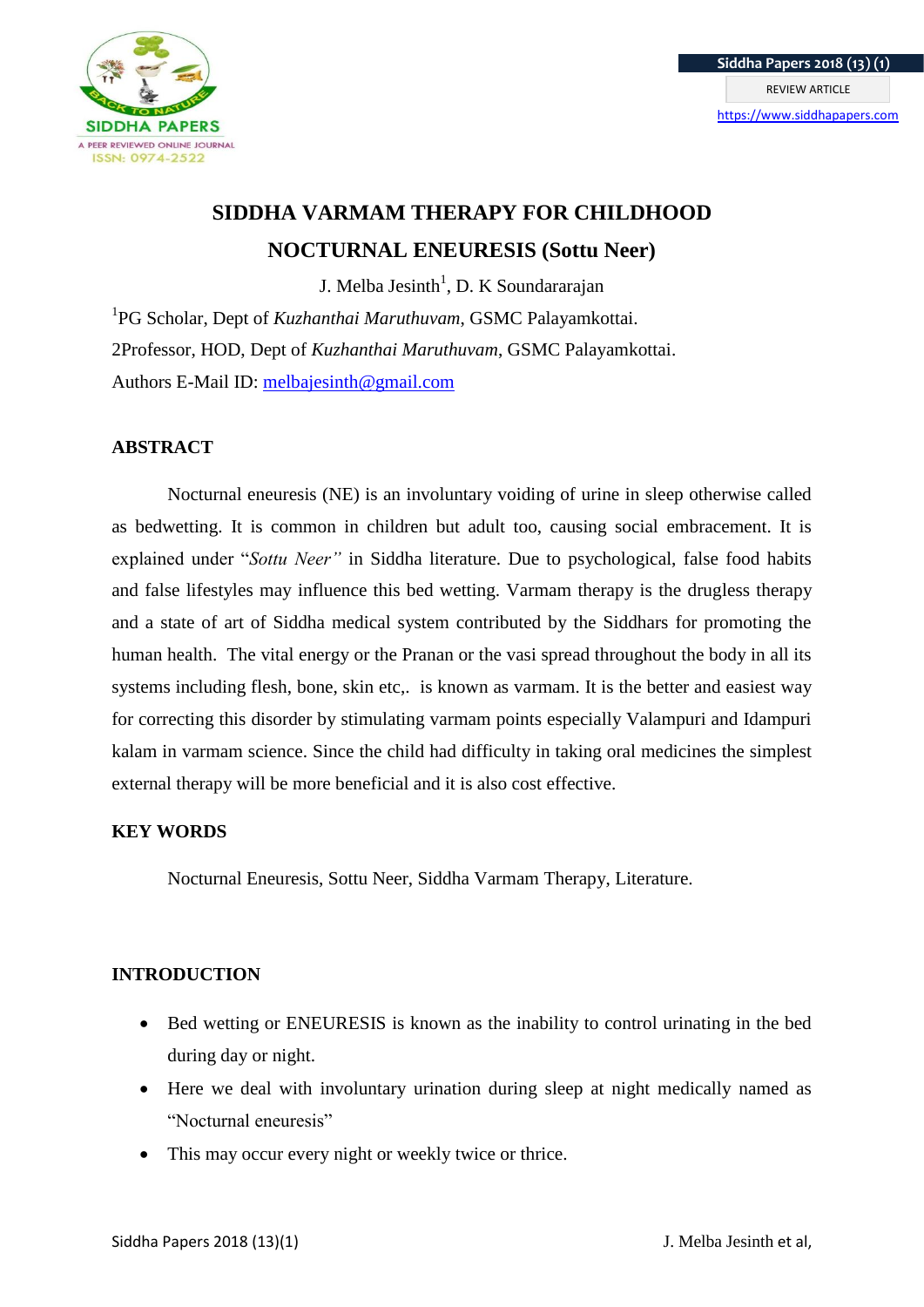- Bed wetting cannot be considered abnormal until the age of 5yrs and medical attention will be required if the problem persists over the age of 5.
- Bed wetting makes psychosocial problem to the child that the child is frequently teased by others even by parents.
- These children also face the difficulty to sleep with their friends and relatives.
- Though paediatricians do not consider this as a serious problem this is a common irritative problem in many families with anxious expectation for a cure.

# **COMMON CAUSES**

- Bed wetting is considered as a developmental delay in the normal process of neurological control of urination.
- Genetics play a major role in this condition that majority of victims have eneuritic mother or Father.
- Anti-Diuretic hormone (ADH) also known as Vasopressin is responsible to slow down the production of urine during sleep which is low in the victims causing bed wetting.
- Other causes for bed wetting include spinal cord lesions, constipation, anxiety, urinary tract infections, Diabetes, Kidney diseases, physical abnormalities like anatomically small urinary bladder.

## **SYMPTOMS**

- The symptom in bed wetting is urinating in the bed at night atleast twice per month
- The child find the bed is wet while he/she wakes up

## **MECHANISM**

Two physical functions prevent the bed wetting.

1. A hormone that reduces urine production at night.

Body releases minute burst of ADH(also known as arginine vasopressin AVP)

ADH reduces the kidney's urine output well into the night

The bladder does not get full until morning

2. The ability to wake up when the bladder is full.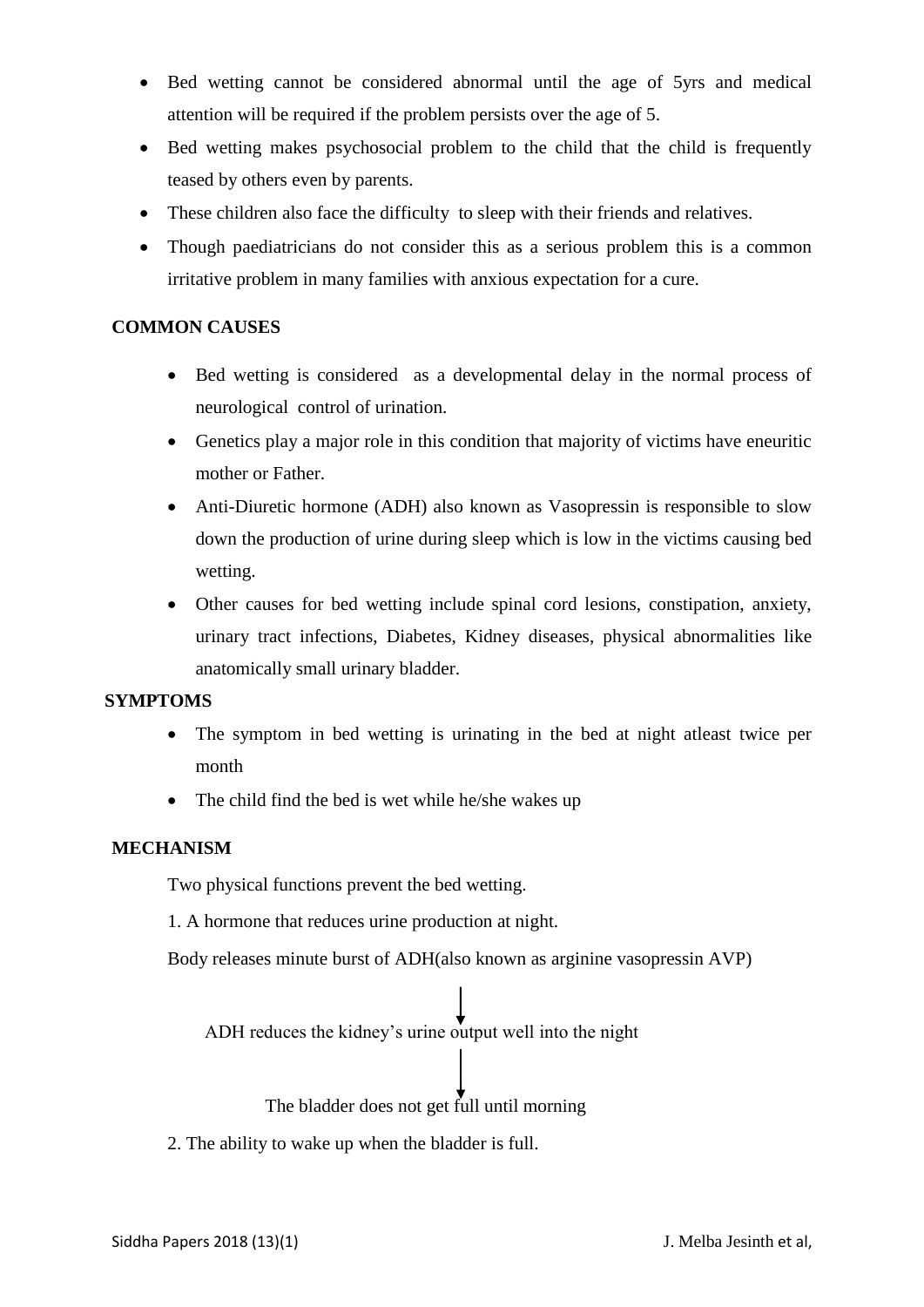## **MICTURITION REFLEX**

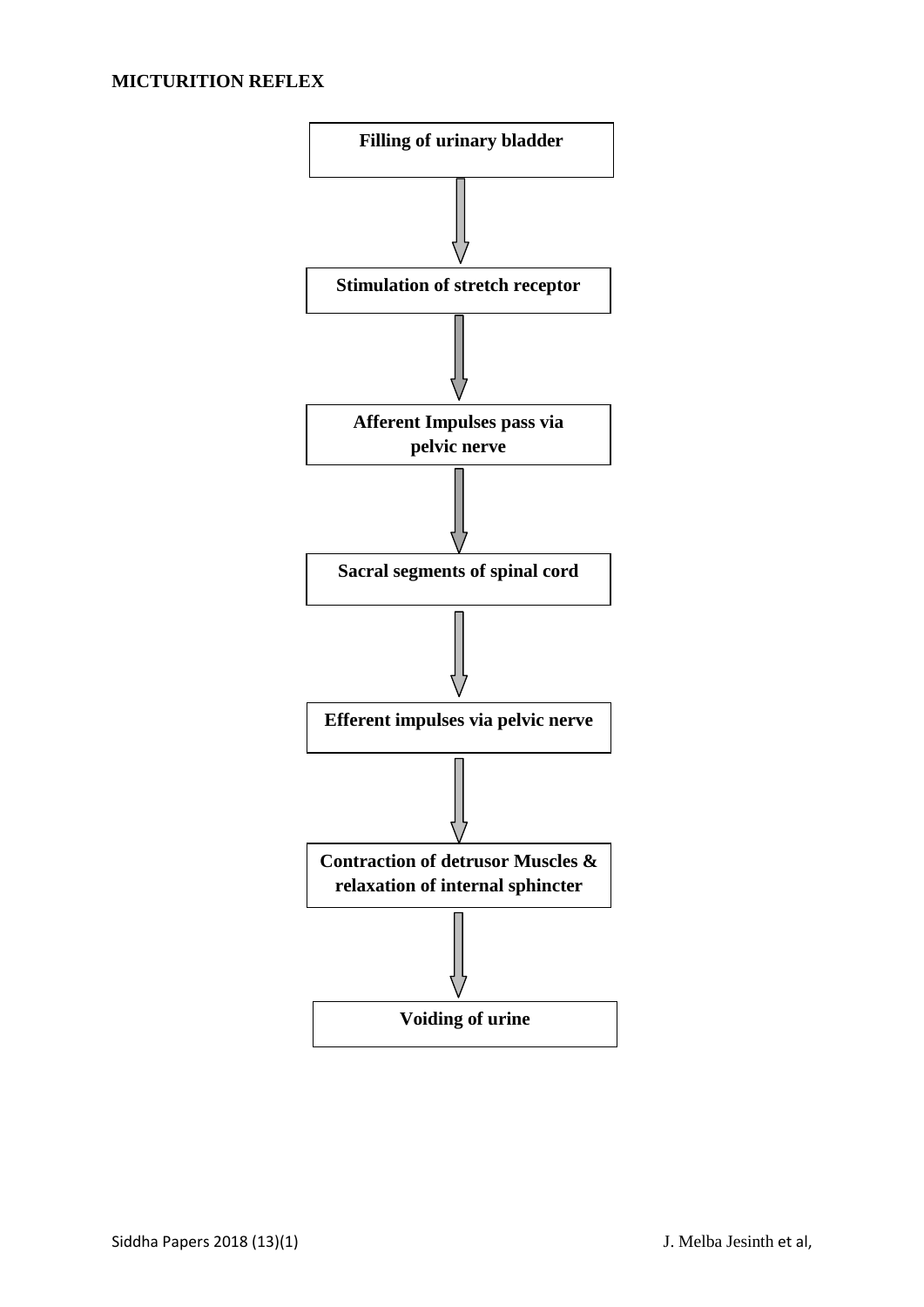#### **SIDDHAR'S PERSPECTIVES ON NOCTURNAL ENEURESIS**

The process of urine formation is aided by Abanan, Pranan, Vyanan with the overall control of mind. Micturition is one of the normal function of Abanan.The activities of Abanan are regulated by Pranan, Udhanan, Vyanan and Samanan. Pranan has an overall control over the organs of sense and mind. The Abanan facilitates active excretion of urine, motion, semen, menstruation etc. After attaining a level of developmental maturity, there develops a control over these activities initiated by Pranan and Vyanan. But in this condition the overall control of the activities of Abanan is not developed resulting in vitiation which in turn result in loss of control of micturition. The abnormal rhythm of Abanan verses Udhanan nocturnally which is not regulated by other thasa vayus resulting in bed wetting. Mind plays an active role in voiding and controlling even during sleep. This may happen in day time also, but in night, defective control of Pranan and Vyanan over Abanan the child unknowingly urinates in bed. Thus results in bed wetting (Kuzanthaikaluku kanum sottu neer).

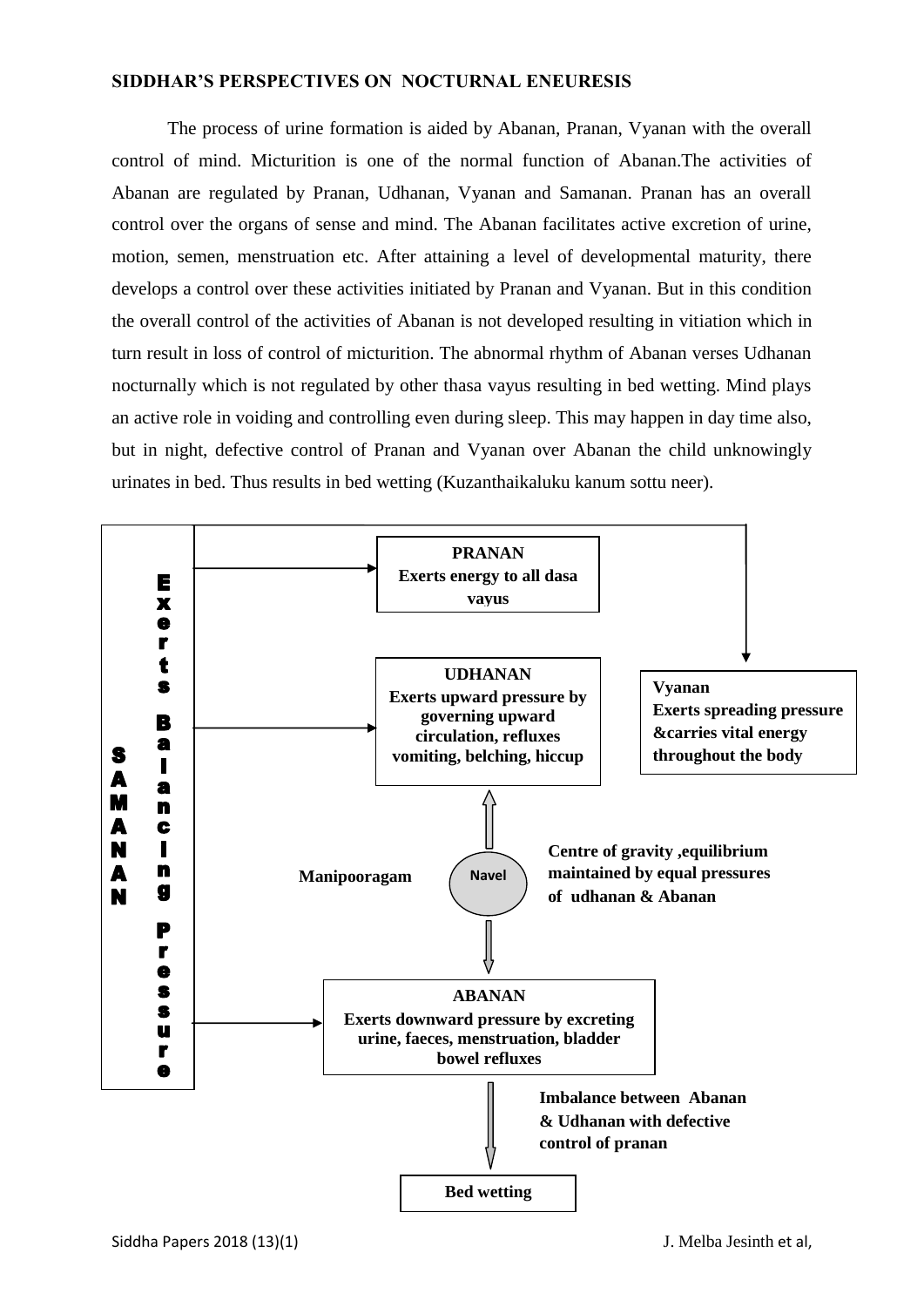#### **VARMAM THERAPY ON PEDIATRIC CARE**

The varma text says that the problem related to urinary bladder is under the control of sanguni nadi. Sanguni nadi & Atthinadi are originated from genital organs and moolatharam respectively and finally spread over the head and forehead respectively.

Valampuri kalam and Idampuri kalam are located in 1 inch Right and Left side from the root of penis in male and right and left inner thigh ( within the urogenital triangle) close to the groin in females.

Manipulation of these points control the flow of urine gives strength to urethral sphincter muscles as well as bladder training.

#### **THERAPEUTIC SCHEDULE**

The following varmam points were stimulated one time per day for 5 consecutive sittings in two weeks. For resisted children another course may be recommended or till recovery. The pressure was mentioned in varmam literatures (Table No. 1)

#### **Table No.1: Varma points for the treatment of NE**

| S.No           | <b>Varmam points</b> | <b>Location</b>                                | <b>Functions</b>                          |
|----------------|----------------------|------------------------------------------------|-------------------------------------------|
| $\mathbf{1}$   | Valampuri kalam      | $\geq 1$ inch Right side from the              | Controls the flow of                      |
|                |                      | root of penis in male                          | urine, gives strength to                  |
|                |                      | Right inner thigh close to the                 | urethral<br>sphincter                     |
|                |                      | groin in females                               | muscles<br>well<br><b>as</b><br><b>as</b> |
|                |                      |                                                | bladder training                          |
| $\overline{2}$ | Idampuri kalam       | $\geq 1$ inch Left side from the root          | Controls the<br>flow<br>- of              |
|                |                      | of penis in male                               | urine, gives strength to                  |
|                |                      | $\triangleright$ Left inner thigh close to the | urethral<br>sphincter                     |
|                |                      | groin in females                               | muscles<br>well<br><b>as</b><br><b>as</b> |
|                |                      |                                                | bladder training                          |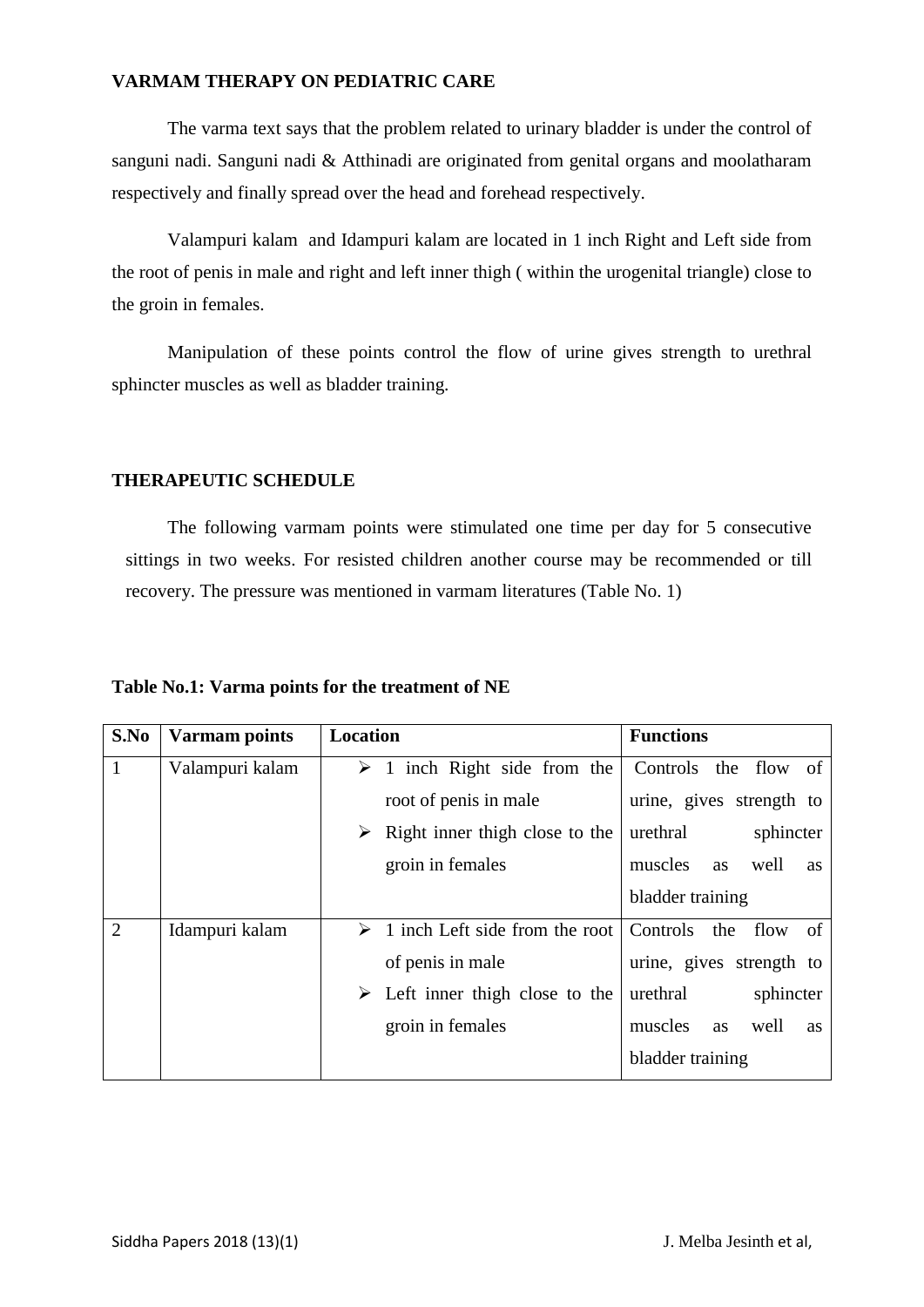#### **LOCATION OF VARMA POINTS**

#### **Valampuri kalam**

**"**Themendra thandil valampurikalam**"**

(Valampuri kalam is located in the root of the penis)

- Varma karuvi nool 500

**"**Pogumintha thandil Oriraikul

Valampuri kalam aache**"**

(According to below literature Valampuri kalam is located at 1 inch from the right side of the root of penis)

- Varma kadikara narampu suthiram

## **Idampuri kalam**

**"**Vachuthe Idathupuram idampuri kalam**"**

(Idampuri kalam is located in left side)

- Varma kannadi

**"**Valampurikalathin nermarupakkathil

Idampuri kalam**"**

(Idampuri kalam is located in the opposite side of valampuri kalam)

- Varmakalai kalanchiam

## **In Females**

**"**Kelada yoni thanile nindru idampuri valampuriyaga

Pirinthu thirikonathukulle thondridumam**"**

(In females Valampuri&Idampurikalam is located in the urogenital triangle)

-Varma narambarai soothiram-107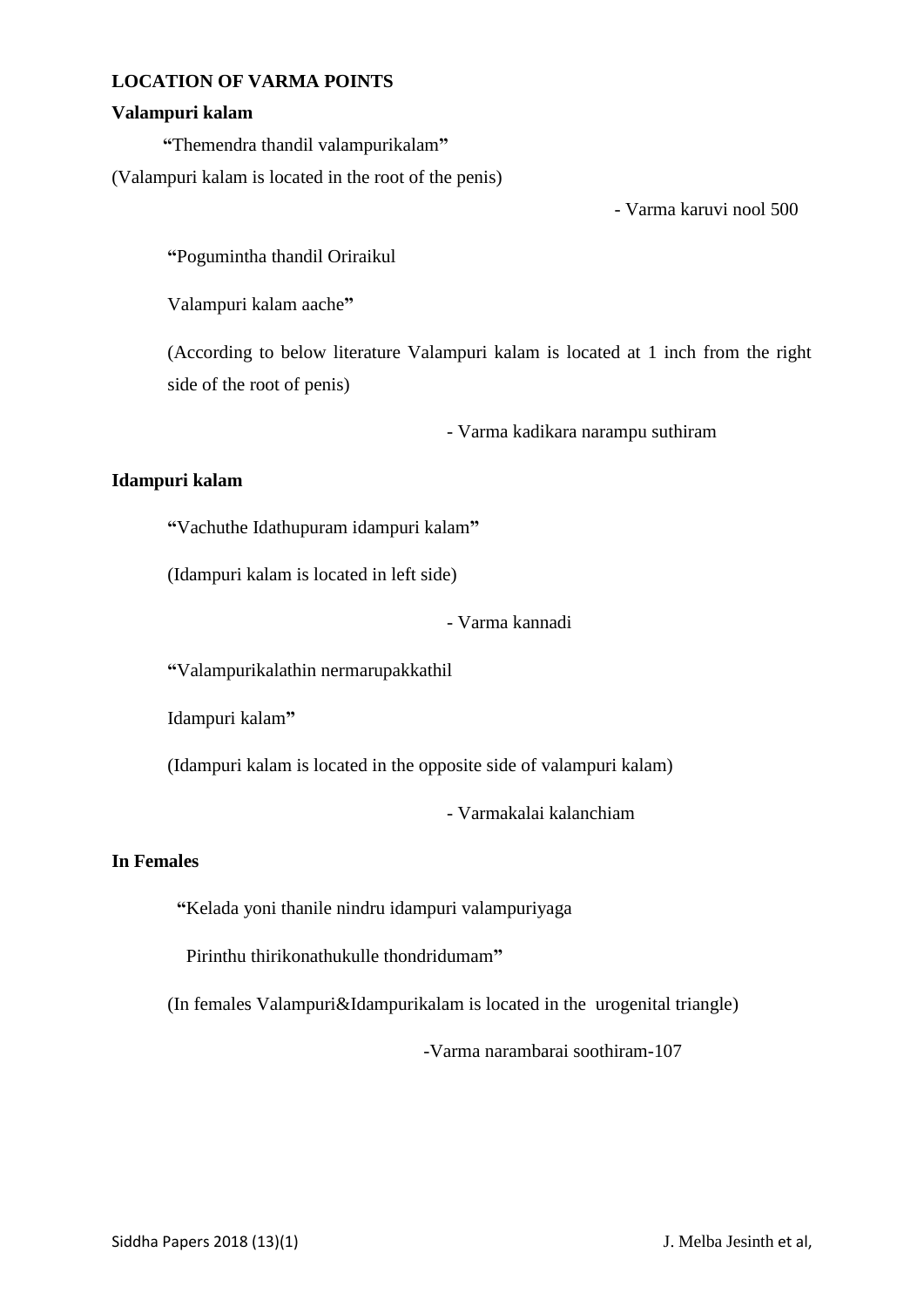

**Figure No. 1 location of Valampuri kalam & Idampuri kalam**

Even though Valampuri and Idampuri kalam are located in lower abdomen but the stimulation or correction of this varmam is treated by 3 inch below lumbosacral joint on either sides. Manipulation of these points by giving firm circular pressure on both external & internal rotation.



**Figure.2. Site & Method of Stiumulation of Valampuri kalam & Idampuri kalam**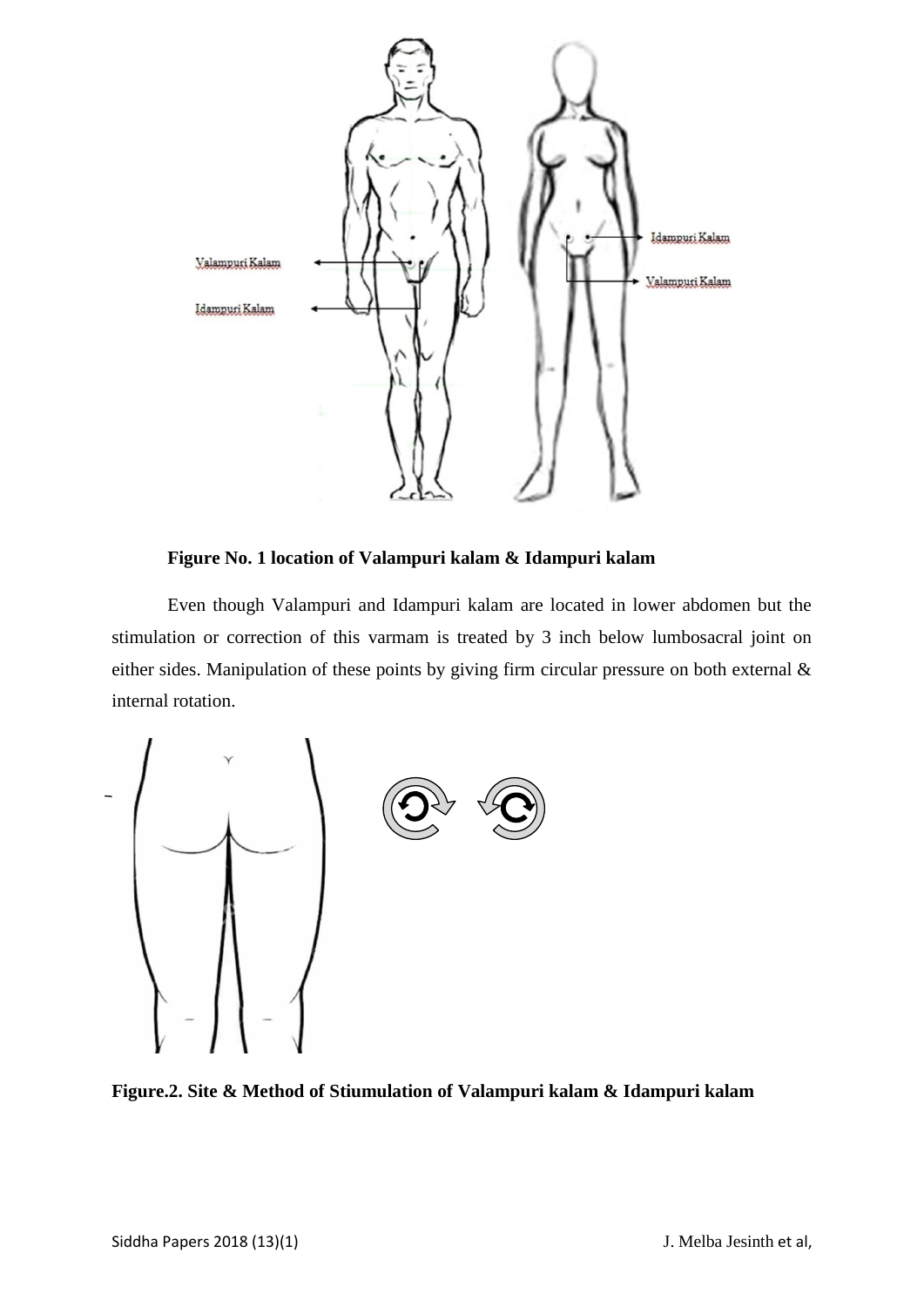For resisted children we can add other varmam points like Kondaikolli or Uchipathapa kalam, Pin kannadi kalam, Muthira kalam, Nairuppu kalam, Adi mootu varmam.

## **PREVENTION**

- Give moral support and assurance to your child as it is a very common problem which can be corrected in practice.
- Don't try to punish.
- Train the child for regular toileting and keep not to hold urine for long time.
- Make sure urinating before going bed.
- Avoid drinking excess fluids few hours before going to sleep but not restrict plenty of fluids in the day time.
- Reward your child for dry nights.
- Let the child to note bed wetting in a chart or diary which will help the child aware.
- Bed wetting alarms can be used.This alarm wakes the child or parent when the child start urinating which help to use toilet.

#### **CONCLUSION**

Varmam is an eminent external treatment which is a branch of Siddha medicine. It is a precious boon for public bestowed by Siddhars. Varmam treatment is cost effective and good be done serve public where ever emergency / first aid required and also to treat minor ailments. In present scenario the Varmam treatment stepped into research activities, clinical trials moving towards the mile stone successfully. This Varmam stimulation is cost effective, non invasive and is more specific and more sensitive external therapy& easiest way of application in children, during the present the present costliest medical management. Along with this varmam therapy, reassurance and repeated counseling may help in get rid out of the problem. Hence Sottu neer (Nocturnal Eneuresis) can be treated by this varmam therapy with good promising results.